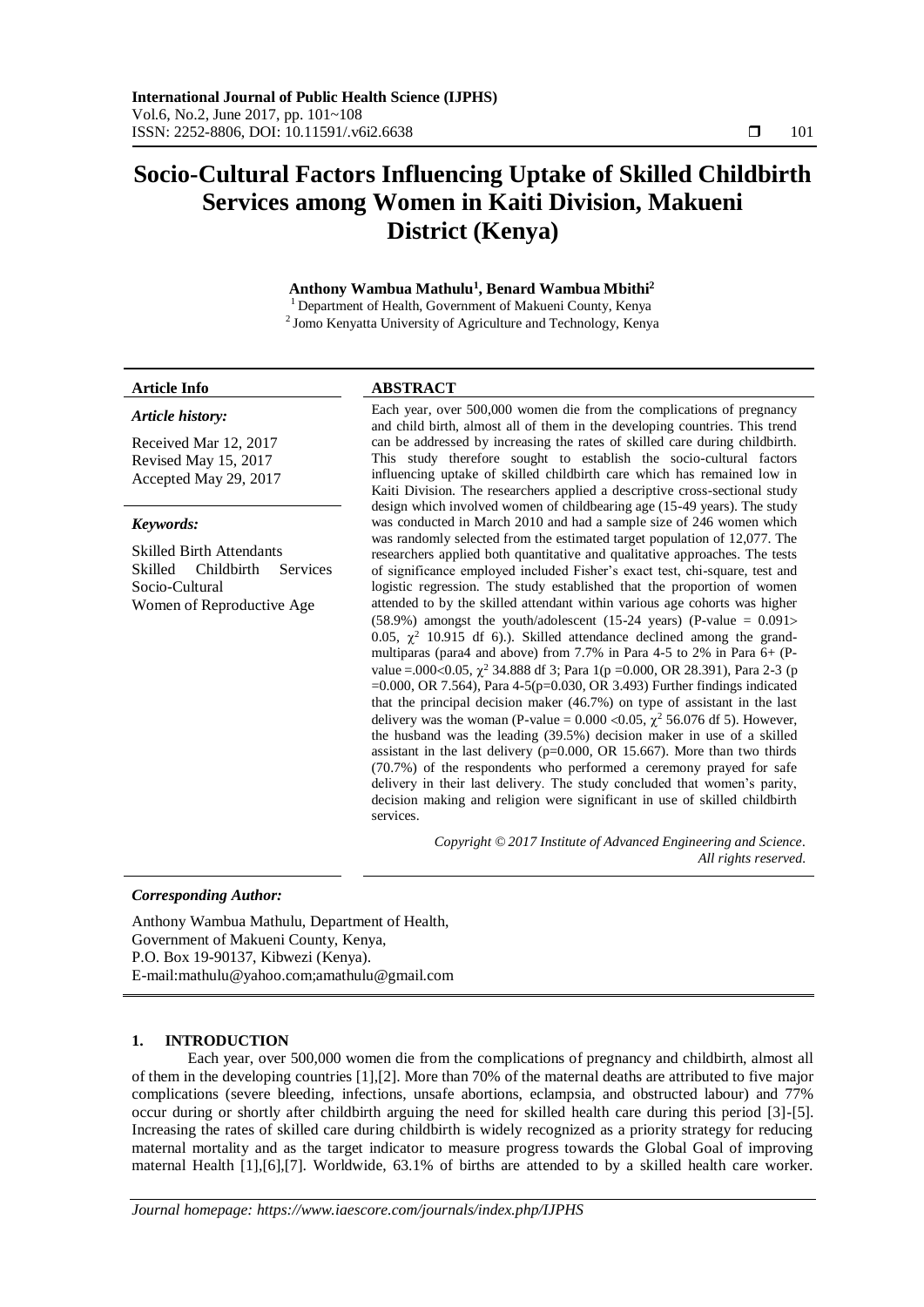Although skilled health care personnel in the developed countries attend to virtually all births, the corresponding figure is 59.1% in developing countries and only 34.3% in the least developed countries. In Africa and Asia, only 46.5% and 60.8% respectively, of women give birth with the help of a skilled attendant. In the least developed regions, the lowest proportions of births attended by a skilled attendant can be traced in Eastern Africa (34.2%) [8]. Ethiopia is considered to have the lowest skilled attendance (8%) in the world [9]. In Kenya, skilled birth attendance has not reached the expected universal coverage despite various strategies such as the free maternity services and the Beyond Zero Campaign and the output Based Approach [4]. Only 2 in 5 births were delivered by a health professional between 2003 and 2009 [10],[11]. Currently skilled birth attendance in Kenya stands at 62% [12]. In Makueni County, universal coverage for skilled childbirth has not been attained either and deliveries remained between 7% and 50% with maternal deaths being reported in some areas. Kaiti Division managed about 42% of deliveries under skilled health care. The situation is compounded by the fact that there are women living near the health facilities who go there for antenatal care but decline to go there for assistance during delivery choosing to deliver in risky environments at home under the care of unskilled attendants [13],[14]. This study therefore sought to determine the socio-cultural factors influencing uptake of skilled childbirth services among women of reproductive age.

#### **2. RESEARCH METHOD**

This was a descriptive cross-sectional study involving women of childbearing age (12,077) in Kaiti Division who had delivered at least once. Both quantitative and qualitative approaches were applied. A sample size of 246 women was selected from the estimated target population of 12,077 women of childbearing age (15-49 years) in Kaiti Division.

The study was carried out in Kaiti Division, which is in Makueni District, Eastern Province of Kenya. It has a total surface area of 184 km<sup>2</sup> and a population of 50,323, four Locations, seventy-eight villages and 9,033 households [15].

Probability sampling was applied in selection of 246 subjects (women 15-49 years). In order to obtain a representative sample from the target population for the interviews, a multistage sampling technique was applied. A lottery method was applied to ensure that each individual unit was picked up from the whole group. The first stage involved random selection of two locations from the four locations in the division. The two locations (Kivani and Ukia) have a total of six sub-locations. In the second stage, twelve villages were randomly selected from the six sub locations, which have forty-three villages. In the next stage, 246 households within the twelve villages were randomly selected. This was facilitated by a household list prepared by the village elders. Within the 246 households, women of reproductive age who had delivered at least once were selected randomly. For diverse opinions only one woman was randomly selected per a household.

The process of allocating units of study in the twelve villages was based on the probability proportion of the sample size. This was applied because the villages did not have the same number of women of reproductive age. The formula used was:

$$
\frac{n_1 = N_1 \; x \; n}{N_T}
$$

Where  $n =$  the total sample size of study (246 women)

 $n_1$  = village sample size

 $N_1$  = village subpopulation size

 $N_T$  = total number of study population in villages.

A criterion for inclusion was any childbearing women who had delivered at least once and who were between 18-49 years. The exclusion criterion was women who had never delivered. Discussants for Focus Group Discussions were those who had delivered at least once (18-49 years) but with homogenous characteristics such as same age bracket, education, social and economic status.

The sample size of 246 respondents was determined using the formula by Fisher [16]. Where the entire population is 10,000 or more. The study population is 12,077.

Formula n=z<sup>2</sup>pq  $\overline{d}^2$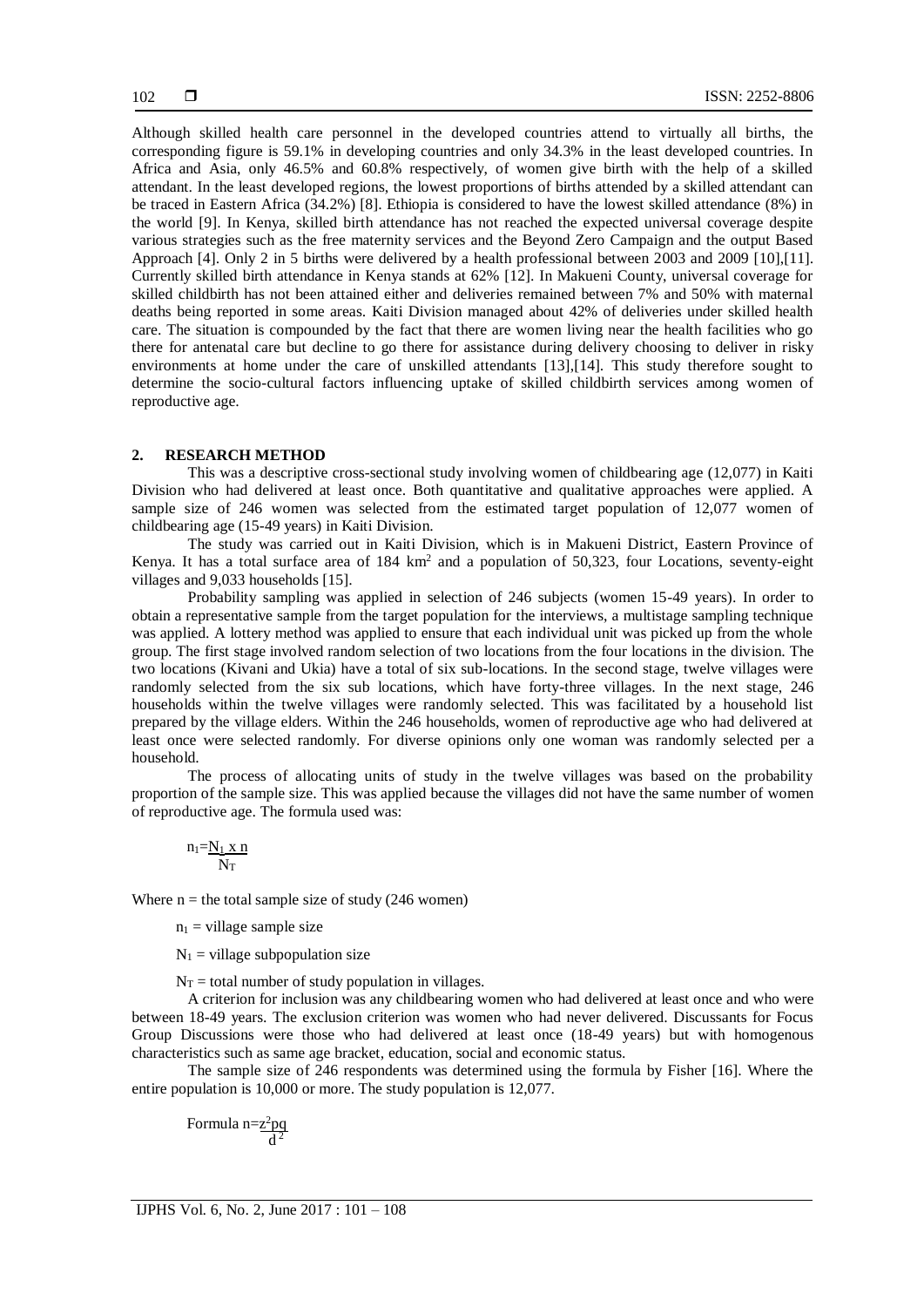Where:  $n=$  desired sample size (where population is greater than 10,000),  $Z =$  the standard normal deviate set at 1.96 which corresponds to the 95 % confidence level,  $P=$  the proportion in the target population estimates to have a particular characteristic (Skilled birth attendance in Makueni 20%-Makueni Health Management Information System [13],  $q = 1.0 - p$ ,  $d =$  degree of accuracy desired, set at .05.

A pre-tested questionnaire was employed to obtain information on demography and health facility related issues among women and health workers. Six research assistants who had completed form four and who are fluent in the local language administered the questionnaire to women. Focus Group Discussion was used as a qualitative method to explore health facility related issues, experiences and opinions on skilled birth and other childbirth related issues, amongst the women who had delivered at least once. Five discussions were facilitated using a designed guide, which focused on themes and sub-themes. Each had eight people from various villages in Kaiti Division and was moderated by the researcher. A three-day training supplemented by practical exercises was given to the six research assistants and two supervisors.

Data editing and cleaning was done to ensure that the data were accurate, consistent with the other facts gathered, uniformly entered, as complete as possible and had been well arranged to facilitate coding and tabulation. Once the respondents filled the questionnaire, the data was coded and entered into the computer. Codes for the open-ended questions were developed based on the pre-test results and on the responses from the first survey sites.

Data analysis was through statistical package for social scientists (SPSS). Frequency tables and charts were used in presentation of findings. Cross-tabulation was used to compare variables. The associations between various factors and outcomes of interest were explored both separately for each variable (univariate) and combining the variables (bivariate). Tests of significance were through use of Chi-square, Fisher's exact test and logistic regression "enter model". Logistic regression was used for the factors with a P-value less than 0.05 in univariate analysis. A p-value less than 0.05 were deemed statistically significant.

Focus Group Discussion thematic coding and data editing was done to ensure that the data were accurate, as complete as possible and had been well arranged to aid in smooth analysis. Qualitative data analysis was through descriptive outlines by grouping findings into themes and sub-themes, which were guided by the study objectives. These on site summaries were enhanced using filed notes taken by an assistant or observer during the Focus Group Discussions.

Participation of respondents in the research was voluntary. An informed consent was obtained from the respondents. Selection and training of interviewers was strict. Only those who had completed form four and who could speak the local language (Kikamba) were selected by the local provincial administrators in liaison with the village elders. The interviewers were individuals from the area who could be trusted to hold sensitive and confidential information. They were preferably people of pleasant disposition, well mannered, well dressed and reliable. Cultural sensitivity and confidentiality were maintained in the study. Permission for entry into the area was sought from District Medical Officer of Health and the provincial administration while the Ministry of Higher Education and the Great Lakes University of Kisumu Research Committee granted approval for the research.

#### **3. RESULTS AND ANALYSIS**

#### **3.1. Results**

#### **3.1.1. Age**

The mean age of the interviewed women was 32.3 years while at first delivery it was 21.4 years. The descriptive statistics for these variables are summarized in Table 1.

| Table 1. Descriptive Statistics for Age of Respondents at 1st Delivery (n=246) |  |  |  |
|--------------------------------------------------------------------------------|--|--|--|
|                                                                                |  |  |  |

| Age                                                  |     | Mean | Median | Mode | SD  | Minimum | Maximum |
|------------------------------------------------------|-----|------|--------|------|-----|---------|---------|
| Age of respondents                                   | 246 | 32.3 | 31.4   | 40   | 8.3 |         | 49      |
| Age at marriage                                      | 206 | 20.2 | 19.9   | 20   | 3.2 |         | 30      |
| Age at $1st$ delivery                                | 246 | 21.4 | 20.8   | 20   |     |         |         |
| $\mathcal{R}_{\text{source}}$ , Dessault data $2010$ |     |      |        |      |     |         |         |

Source: Research data 2010

Figure 1 summarizes age distribution of respondents by attendance in the last delivery. The study findings in Figure 1 established that the proportion of women attended to by skilled attendant within various age cohorts was higher (58.9%) amongst the youth/adolescent (15-24 years) than amongst the adults (25-49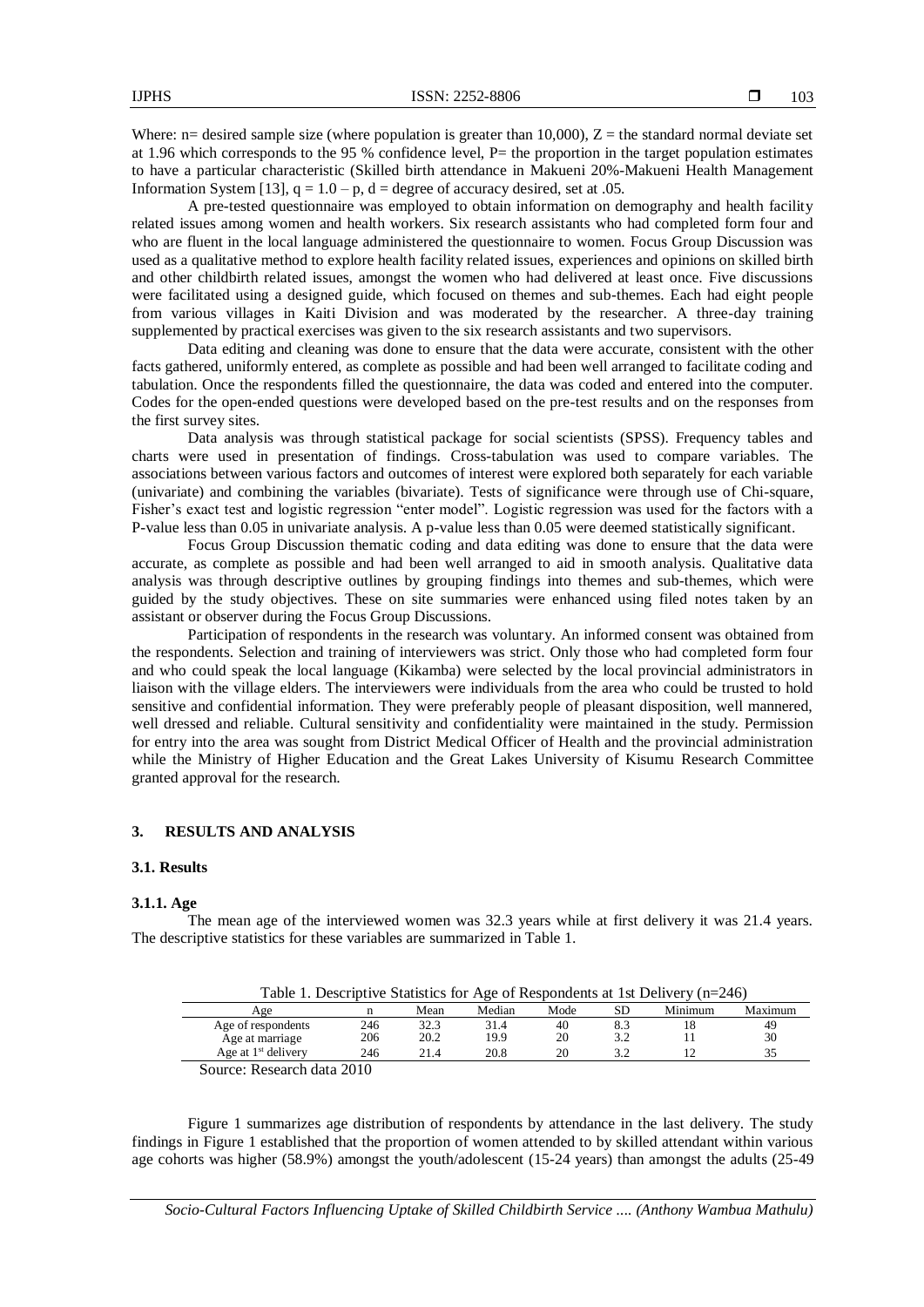years) (45.2%). The chi-square test performed did not indicate a significant relationship between age and type of assistant in the last delivery (P-value =  $0.091 > 0.05$ ,  $\chi^2$  10.915 df 6).



Source: Research data 2010

Figure 1. Type of Attendance by Age Cohort in Last Delivery (n=246)

#### **3.1.2.Parity**

Skilled attendance declined among the grand-multi paras (Para 4 and above) from 7.7% in Para 4-5 to 2 % in Para 6+ as indicated in Table 2. According to the FGD discussants, multiparas have experienced previous uneventful deliveries and hence they don't anticipate any complications in subsequent deliveries "*kusyaa nesa twana twambee tunenganae wikwatyo kana vayithwa mathina syana ila siatiiye*". Statistical tests pointed to a significant relationship between parity and skilled attendance (P-value = .000<0.05,  $\chi^2$ 34.888 df 3). Logistic regression indicated that the likelihood of skilled assistance decreased with parity (Para 1(p =0.000, OR 28.391), Para 2-3 (p =0.000, OR 7.564), Para 4-5(p=0.030, OR 3.493).

| Table 2. Skilled Attendance by Parity (n=246) |          |                    |          |           |                    |  |
|-----------------------------------------------|----------|--------------------|----------|-----------|--------------------|--|
| Type of attendant                             | Parity.  |                    |          |           |                    |  |
|                                               | Para 1   | Para 2-3           | Para 4-5 | Para $6+$ | Total              |  |
| Skilled attendant                             | 36(14.6) | 59(24)             | 19(7.7)  | 5(2)      | 119(48.4)          |  |
| Unskilled attendant                           | 10(4.1)  | 55(22.3)           | 34(13.8) |           | 28(11.4) 127(51.6) |  |
| Total                                         |          | 46(18.7) 114(46.3) | 53(21.5) |           | 33(13.4) 246(100)  |  |
| Source: Research data 2010                    |          |                    |          |           |                    |  |

#### **3.1.3. Marital status**

Figure 2 below depict skilled attendance by marital status of respondents in their last delivery. The study data in Figure 2 indicated that most (72%) of those attended to by skilled birth attendants in their last delivery were in the married monogamy relationship. None of the widows were attended to by skilled attendants. This is probably due to lack of male support. There was no significant relationship between marital status and use of skilled childbirth services in last delivery (P-value = .396 > 0.05,  $\chi^2$  5.170 df 5).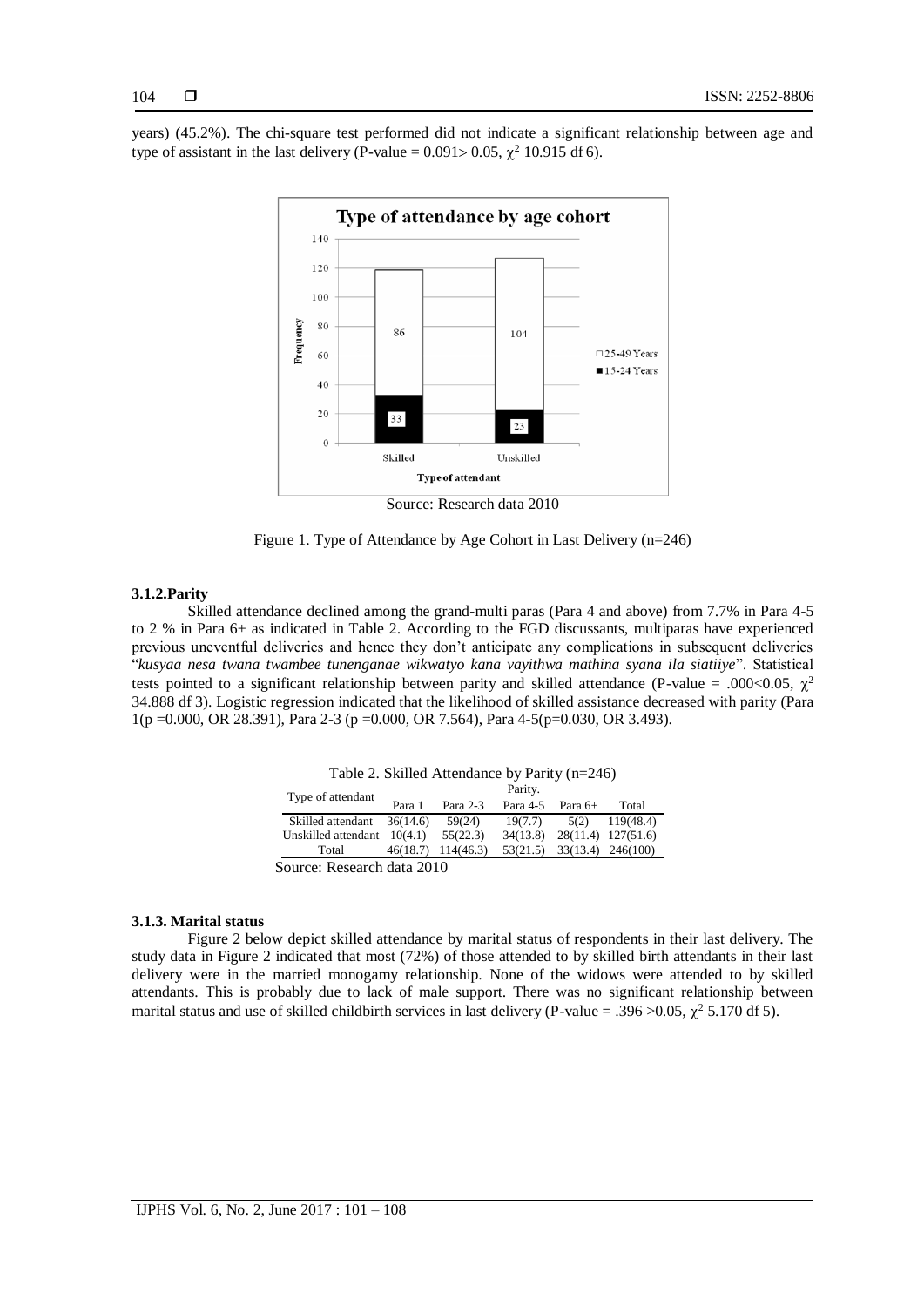

Figure 2. Skilled Attendance by Marital Status of Respondents (n=119)

#### **3.1.4. Religion**

Figure 3 below is a summary of type of assistance in the last delivery by Religious affiliation of the respondents. The study findings in Figure 3 demonstrates that more than half (53.8 %) of the women attended to by skilled attendants were Catholics. None of those without any religious affiliation were assisted by skilled attendants in their last delivery. The Statistical test performed depicted a significant relationship between religion and type of assistant in last delivery (P-value =  $0.040 \le 0.05$ ,  $\Box^2$  8.327 df 3). Further test with logistic regression indicated that those in indigenous religious affiliations and those without any affiliation were less likely to seek assistance from a skilled attendant ( $p=0.029$ , OR 0.174).



Source: Research data 2010

Figure 3. Type of Assistance by Religious Affiliation (n=246)

#### **3.1.5. Decision-making**

Figure 4 below indicates decision makers regarding the type of assistant in the last delivery. The study findings in Figure 4 show that the principal (46.7 %) decision maker on type of assistant in last delivery was the woman. However, the husband was the leading (39.5%) decision maker in use of a skilled assistant in the last delivery. In th**e** Focus Group Discussions, the discussants unanimously agreed that a woman is the key decision maker regarding the place of delivery and type of attendant in delivery *"mwene kyathi niwe uamuaa kaingi''*. The translation is "The concerned person makes decision most times"*.* Chi-square test indicated a significant relationship between decision-making and type of assistance in last delivery  $(\overline{P}-value)$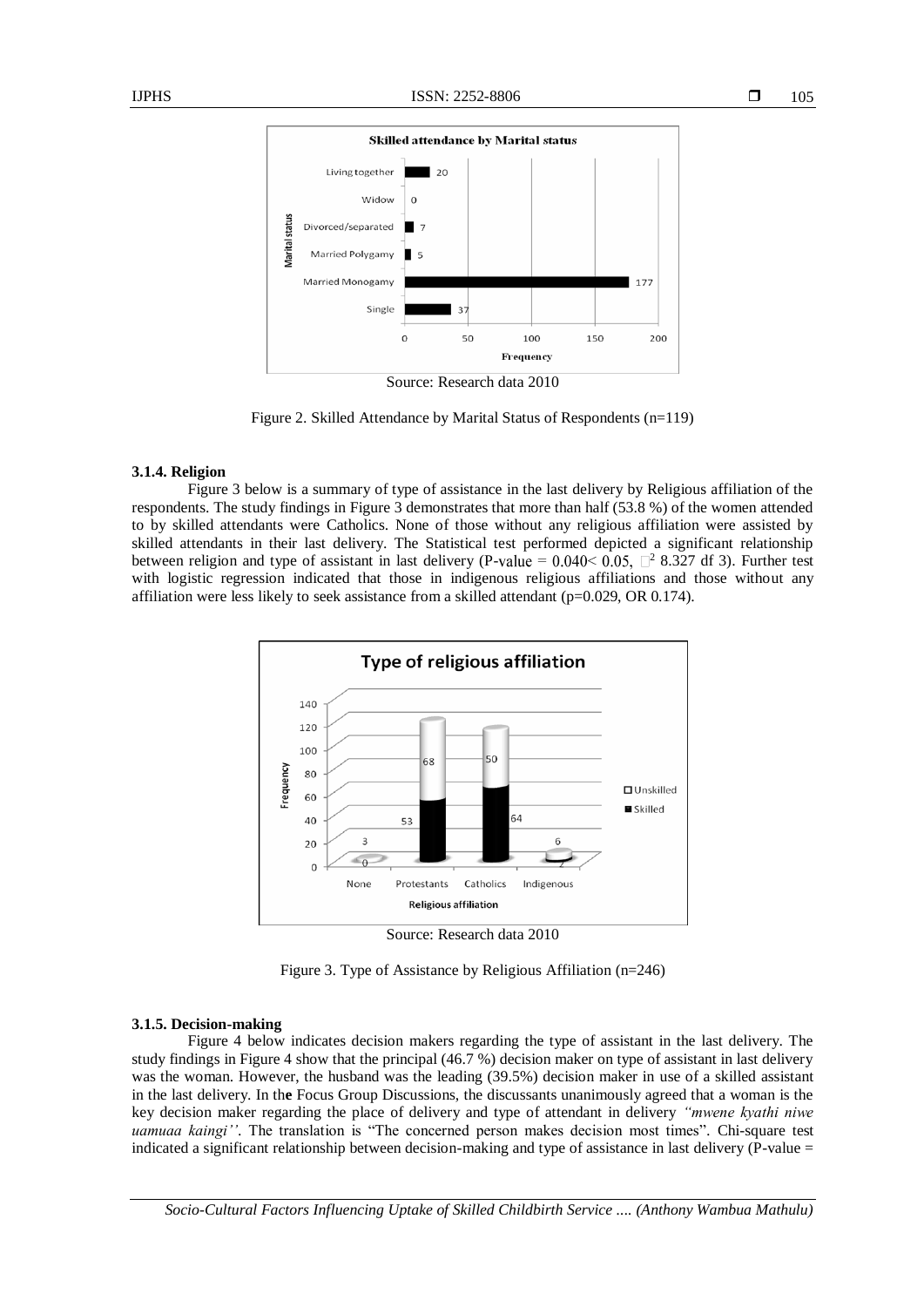0.000  $\Box$ 0.05,  $\Box$ <sup>2</sup> 56.076 df 5). Logistic regression depicts that the skilled attendants (p= 0.000, OR 120) and male partners' decisions ( $p=0.000$ , OR 15.667) were more likely to result to skilled attendance than the women's decision ( $p=0.000$ , OR 3.718). The other influentials decisions were not significant.



Figure 4. Decision Regarding Delivery Assistant (n=246)

#### **3.1.6. Cultural taboos**

The study data in Table 3 depicts that more than two thirds (70.7%) of the respondents who performed a ceremony prayed for safe delivery in their last pregnancy while 1.6% underwent cleansing. The FGD participants disclosed that "spitting on palms" and prayers are used as common methods of healing of mothers in prolonged labour. There was no significant relationship between the ceremonies performed and use of skilled childbirth services in the last pregnancy/delivery (p-value  $> 0.05$ ).

| Ceremony  | Frequency | %    | $\sim$               | df | p-value |
|-----------|-----------|------|----------------------|----|---------|
| Prayers   | 82        | 70.7 | 0.275                |    | 0.600   |
| Offerings | 32        | 27.6 | 1.884                |    | 0.170   |
| Cleansing |           | 1.6  | 0.004                |    | 0.950   |
| Total     | 116       | 100  |                      |    |         |
|           | r         |      | $\sim$ $\sim$ $\sim$ |    |         |

Source: Research data 2010

#### **3.2. Analysis and discussion**

Socio-cultural factors are vital in determining people's ability to control their environment. The study data illustrated women as the principal decision maker but with a chain of other influential decision makers within the family and the community. This is of the same view with previous studies such as the 2008-2009 KDHS [11] and a survey conducted in Rural Gambia in 2014 [7]. However, the decision making role to acquire treatment outside of the home is a complex pattern, in many cases, a chain of family members and trusted community members participate in the decision to leave home for care. This may occur in cases where the woman is poor and relies on others for finances or even assistance during transportation. Poverty has various manifestations including lack of income and productive resources sufficient to ensure sustainable livelihood. This is confirmed by a situation analysis conducted in Zimbabwe which listed poverty as one of the reasons for most traditional birth assisted deliveries. The traditional birth attendants are responsive to the socio-cultural and economic needs of women. Payments for the services provided are negotiable and are in terms of crops or even domestic animals [17].

It also emerged that a large proportion of the respondents were not aware of any cultural taboos or beliefs that do not allow women to deliver in a health facility. This is probably because most of the people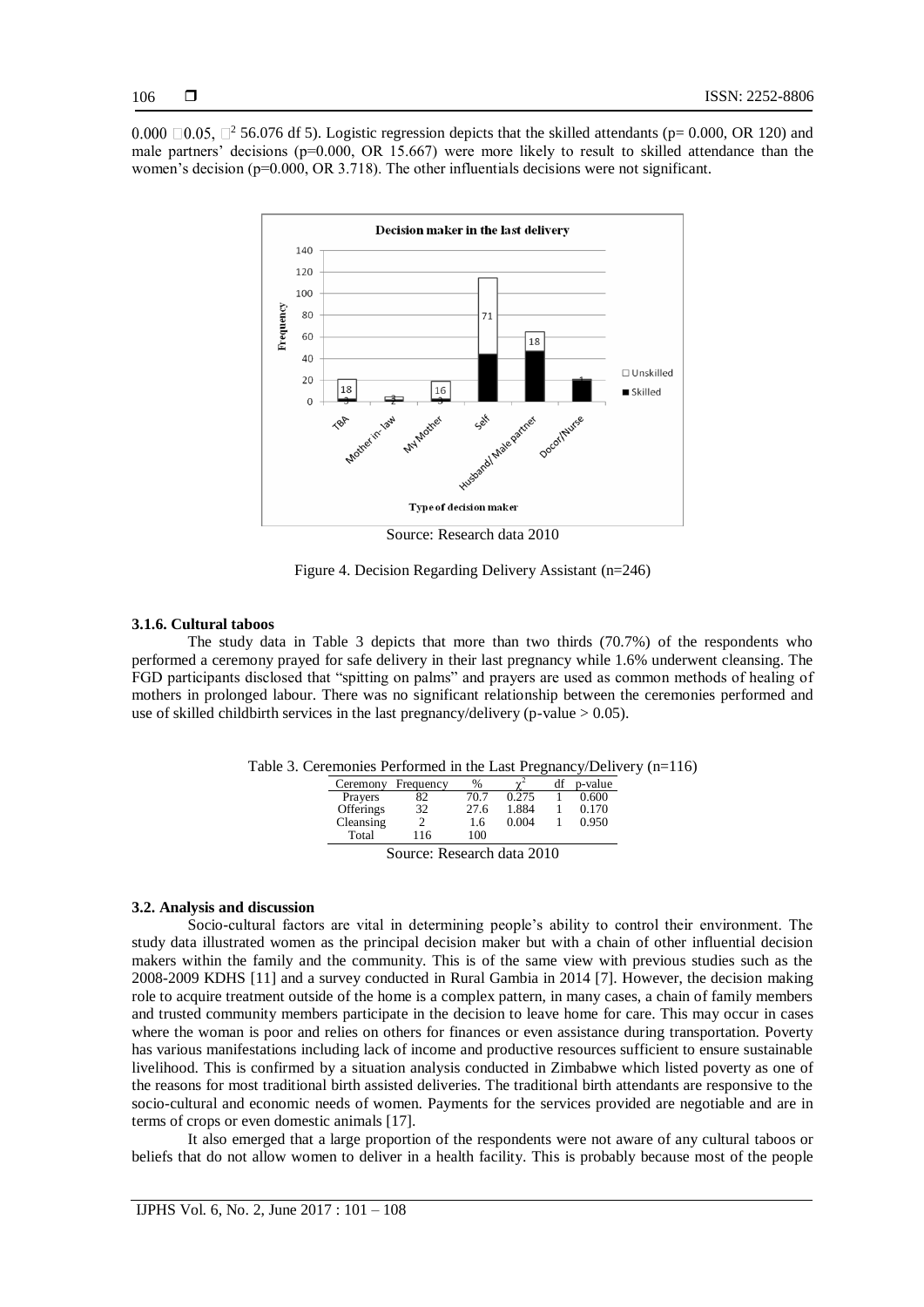had been converted to Christianity. Christian teachings discourage some cultural practices, which are labeled as morally unacceptable. These findings agree with studies in Bangladesh that found significant association between religion and safe maternity delivery practices [18]. A study conducted in Urban Accra, Ghana found that socio-cultural practices interpreted some occurrences during pregnancy and labour as threats. These heightened the women's anxieties forcing them to seek care from both traditional and conventional providers. A study carried out in Madagascar noted similar health care practices [5],[19].

#### **4. CONCLUSION**

The results indicate that women's parity, decision making and religion were significant in use of skilled childbirth services. However, cultural taboos, age and marital status did not indicate any relationship. The study recommends effective policies to improve safe maternity delivery practices in Kenya. Appropriate behaviour change strategies by government and Non-governmental Organizations should be undertaken to make the multiparas and older women aware of the benefits of safe maternity delivery. The government should ensure integration of cultural, spiritual, health and healing practices.

#### **ACKNOWLEDGEMENTS**

We appreciate all those who made it possible for us to successfully undertake the study. We wish to convey our gratitude to Dr. Margaret Kaseje and Margaret Nduta of Great Lakes University of Kisumu for their assistance. We further extend our gratitude to all the Public Health officers and the Provincial Administrators of Kaiti Division for their invaluable support during the study. We are grateful to all our peers for their information.

#### **REFERENCES**

- [1] Family Care International, "Testing approaches for increasing skilled care during childbirth: Key findings," The skilled care initiative. USA, Family Care International, 2007.
- [2] Kebede D., *et al*., "Assessment of Skilled Birth attendance Among Women of Child bearing Age (15-49) in Yirgacheffe Town, Gedeo Zone, South Ethiopia," *International Journal of Science and Research (IJSR)*, vol/issue: 4(9), 2015.
- [3] WHO, "Making pregnancy safer," Geneva, World health organization, 2004c.
- [4] R. Moindi, *et al.*, "Why mothers still deliver at home understanding factors associated with home deliveries and cultural practices in rural coastal Kenya, a cross-sectional study," *BMC Public Health*, vol. 16, pp. 114, 2015.
- [5] P. D. Gyeke, *et al.*, "The influence of socio-cultural interpretations of pregnancy threats on health seeking behavior among pregnant women in Urban Accra, Ghana," *BMC Pregnancy and child birth*, vol. 13, pp. 211, 2013.
- [6] UN, "The millennium development goals report 2005," New York, United Nations, 2005.
- [7] P. Lerberg, *et al.*, "Barriers to Skilled Birth attendance: A survey among mothers in Rural Gambia," *African Journal of Reprodcutive Health*, vol/issue: 18(1), pp. 35-43, 2014.
- [8] WHO, "Proportion of births attended by a skilled attendant-2007 updates, WHO facts sheet," Geneva, World health organization, 2007.
- [9] Population action international, "A measure of survival: Calculating women's sexual and reproductive risk," Population action international, 2007.
- [10] CBS, "Kenya Demographic and Health survey (KDHS)," Nairobi, Central Bureau of statistics, 2003.
- [11] KNBS, "Kenya Demographic and Health survey (KDHS 2008-2009)," Nairobi, Kenya National Bureau of statistics, 2009.
- [12] KNBS, "Kenya Demographic and Health survey (KDHS 2014)," Nairobi, Kenya National Bureau of statistics, 2014.
- [13] Ministry of Health Makueni, "Health management information system reports (2000-2009)," Ministry of health, Makueni, 2009.
- [14] Ministry of Health Makueni, "Annual operations plan 5(2009-2010)," 2009.
- [15] Ministry of state for planning national development and vision 2030 Makueni, "Makueni-district development plan 2008-2012; a globally competitive and prosperous nation with a high quality of life by the year 2030," Ministry of Planning Makueni, 2008.
- [16] A. Fisher, et al., "Handbook for Family Planning Operations Research Designs (2nd Edition)," New York, Population council, 1998.
- [17] N. Choguya, "Traditional and Skilled Birth Attendants in Zimbabwe: A situational Analysis and some policy considerations," Journal of Anthropology, 2015.
- [18] M. Rahman, et al., "Determinants of maternity delivery practices in Bangladesh. A logistic analysis," Pakistan journal of social sciences, vol/issue: 5(6), pp. 597-601, 2008.
- [19] J. Morris, et al., "Maternal health practices, beliefs and traditions in South East Madagascar," African Journal of Reproductive Health, vol/issue: 18(3), pp. 101-117, 2014.

*Socio-Cultural Factors Influencing Uptake of Skilled Childbirth Service .... (Anthony Wambua Mathulu)*